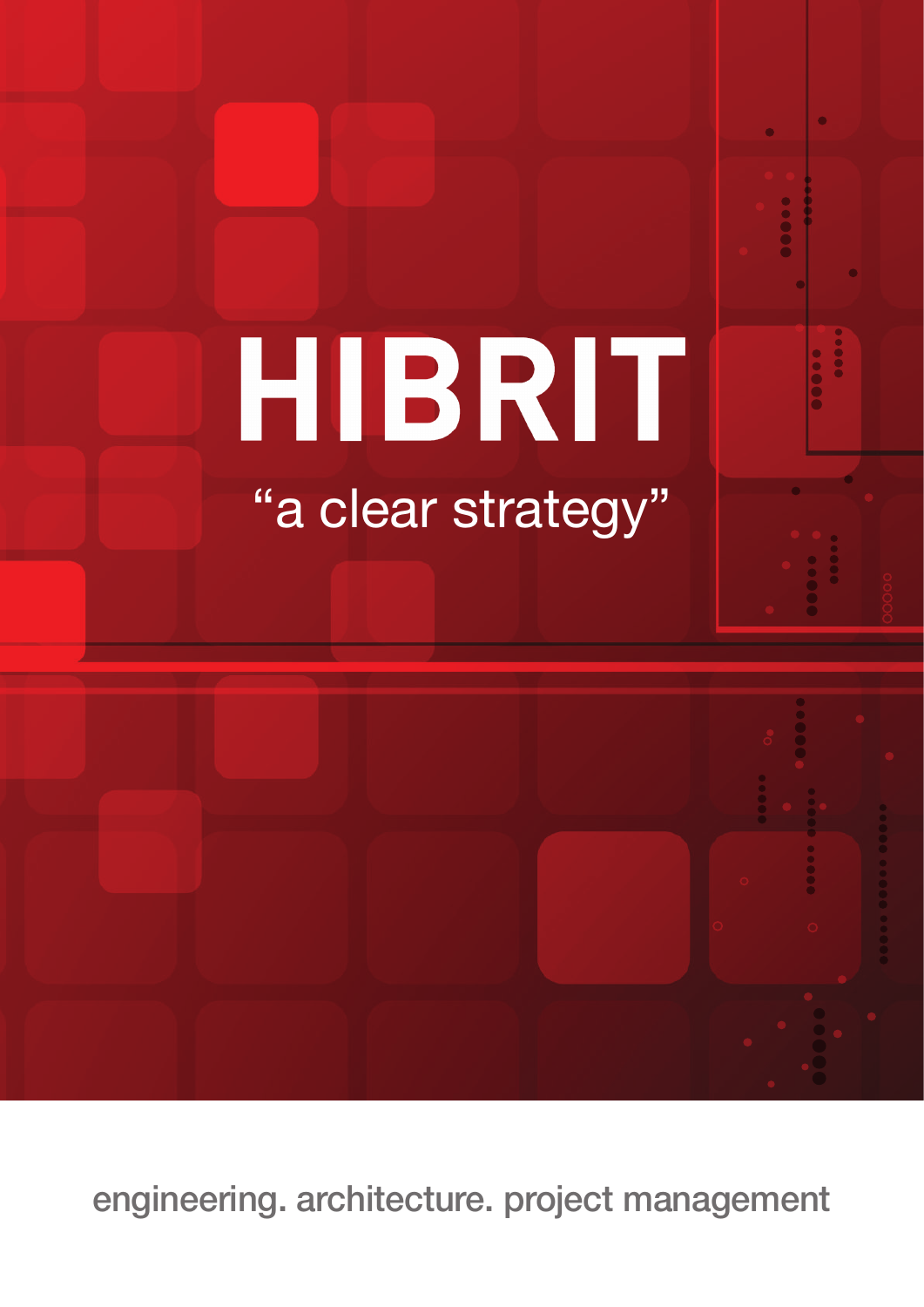# **ABOUT US**

HIBRIT is founded in 2004 serving engineering design and consultancy. Since the establishment hundreds of structural design have the signature of HIBRIT.

2011 architectural concept and design service and by 2017 project management service have took place in HIBRIT.



Permanently improving the capability in prefabricated solutions, HIBRIT is a member of the Turkish Precast Concrete Association.

## **We produce ARCHITECTURAL DESIGNS with detailed and carefully analized operational needs...**

#### HIBRIT's priciple is "Each projects is unique"

In the point of view of the preparation of projects to be tendered by public institutions and the projects needs of the industrial investors, the architectural and static disciplines are under the same roof with the result of functional, secure, in-budget and suitable structures for the purpose are designed in HIBRIT.

### **SUPPORTING YOUR INVESTMENTS**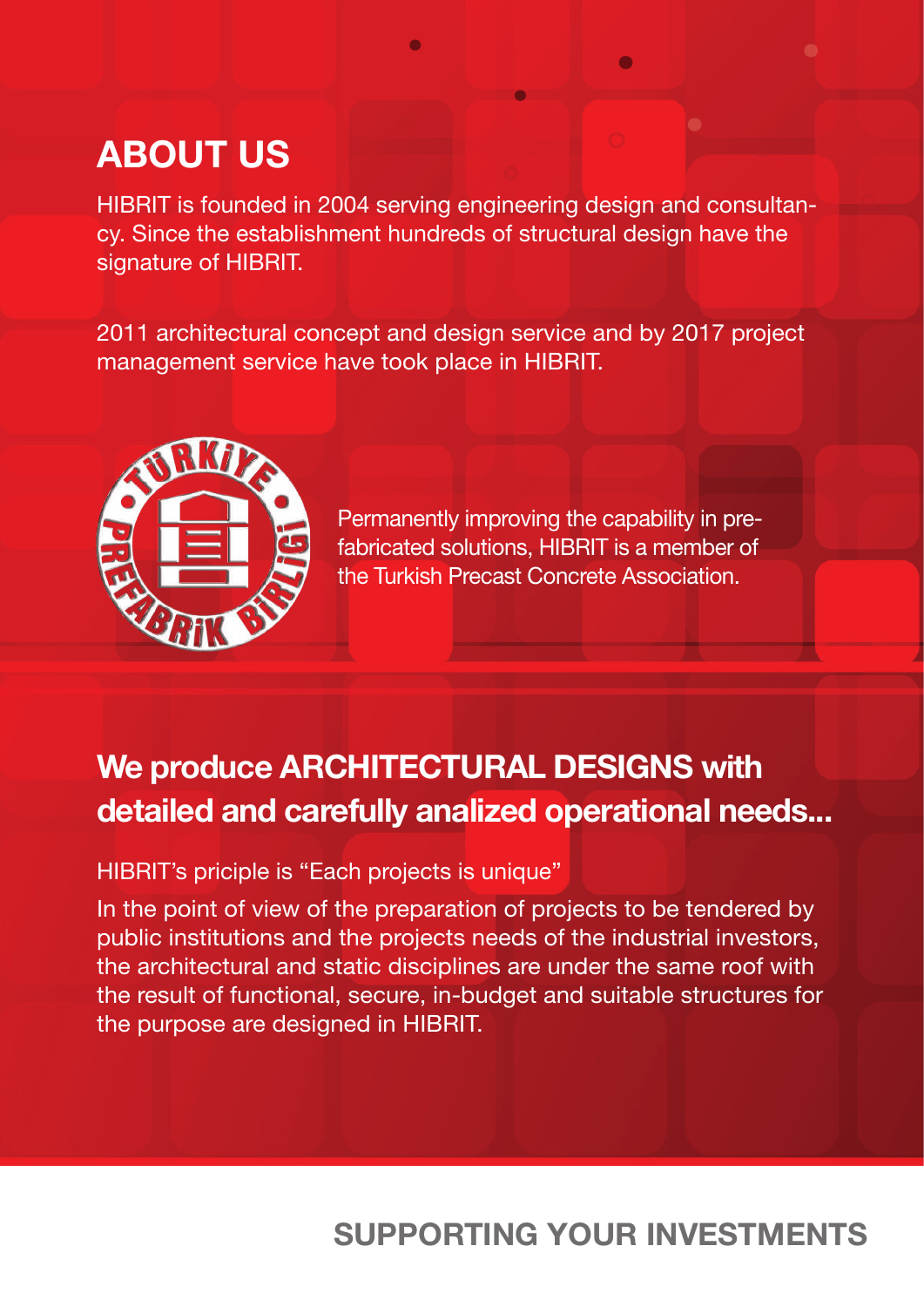HIBRIT is a trustable trade mark with years of experince and knowlegde for the majority of the civil engineering themes. We are challenging to produce economical and secure engineering solutions with different construction systems depending on your needs. In HIBRIT, projects are produced in the following main subjects of civil engineering.

- prefabricated concrete structures
- steel structures
- reinforced concrete stuructures
- combined carcass system structures
- machine pedestal and foundations
- geotechnical engineering
- shore and harbour structures piers
- earthquake performance analysis and strengthen designs of existiıng structures
- analysis and reporting of the renovation of monumental and historical structures
- designs for demolition of structures wıth explosives

# Your right location for all **Civil Engineering** solutions

# **IN ANY STAGE WITH OUR CAPABLE STAFF**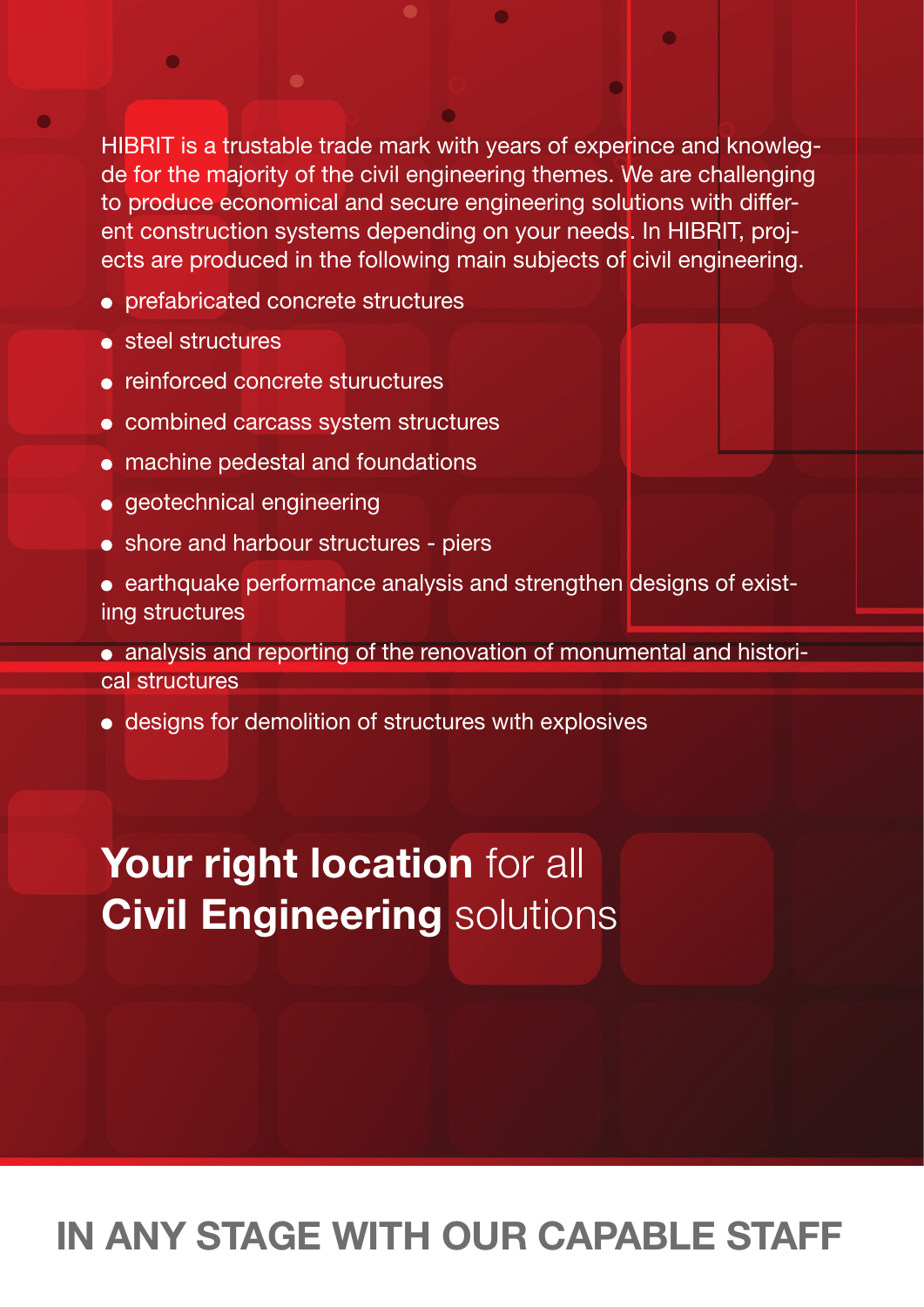**"PROJECT MANAGEMENT"** service; we act as your "Construction & Design Department"-from the first idea up to the production...

 $\bullet$ 



#### Investment budget is determined with **"DESIGN & FEASIBILITY"** works.

- Predesigns under future plan options, and prebudget assignment
- Design optimization via the bugdet boundaries
- Organize and review all design drawings
- Master work and cash flow schedules

#### **COST WILL DECREASE BY**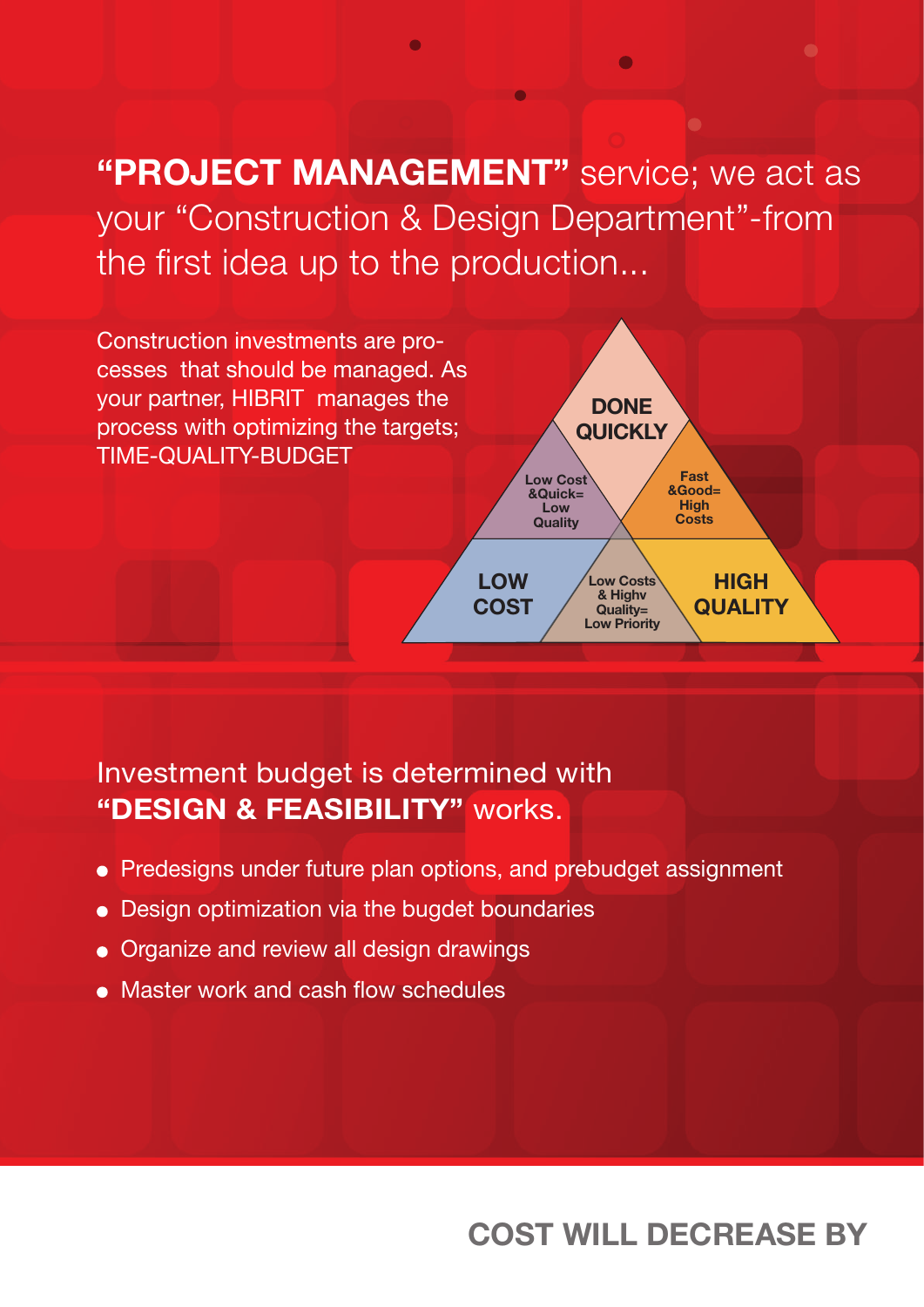Right strayegy determination for the **PROCUREMENT (TENDER & CONTRACTS) MANAGEMENT** is possible with HIBRIT

 $\bigcirc$ 

- tender drawings involving bill of quantities
- tender documents, technical and administrative specifications
- nominee company evaluation and tender management

Undesirable conclusions are always possible in **INVESTMENT PROCESS** without planning, audit and management. Depending on the project and the content, HIBRIT may provide full-time or part-time site audit/inspection management.

- contracts, legal licences and HSE
- work schedules, progress management and budget performance
- Inspections and supervisions under quality assurance scope
- design revisions via claim management

With **HANDOVER SERVICES**, you know that structure is ready for operation , and have all necessary warranties, manuals and as-built drawings.

- test and commissioning procedures
- $\bullet$  temporary and final acceptance procedures
- documentation and tranings for the operation

# **THE RIGHT SERVICE AT THE RIGHT TIME**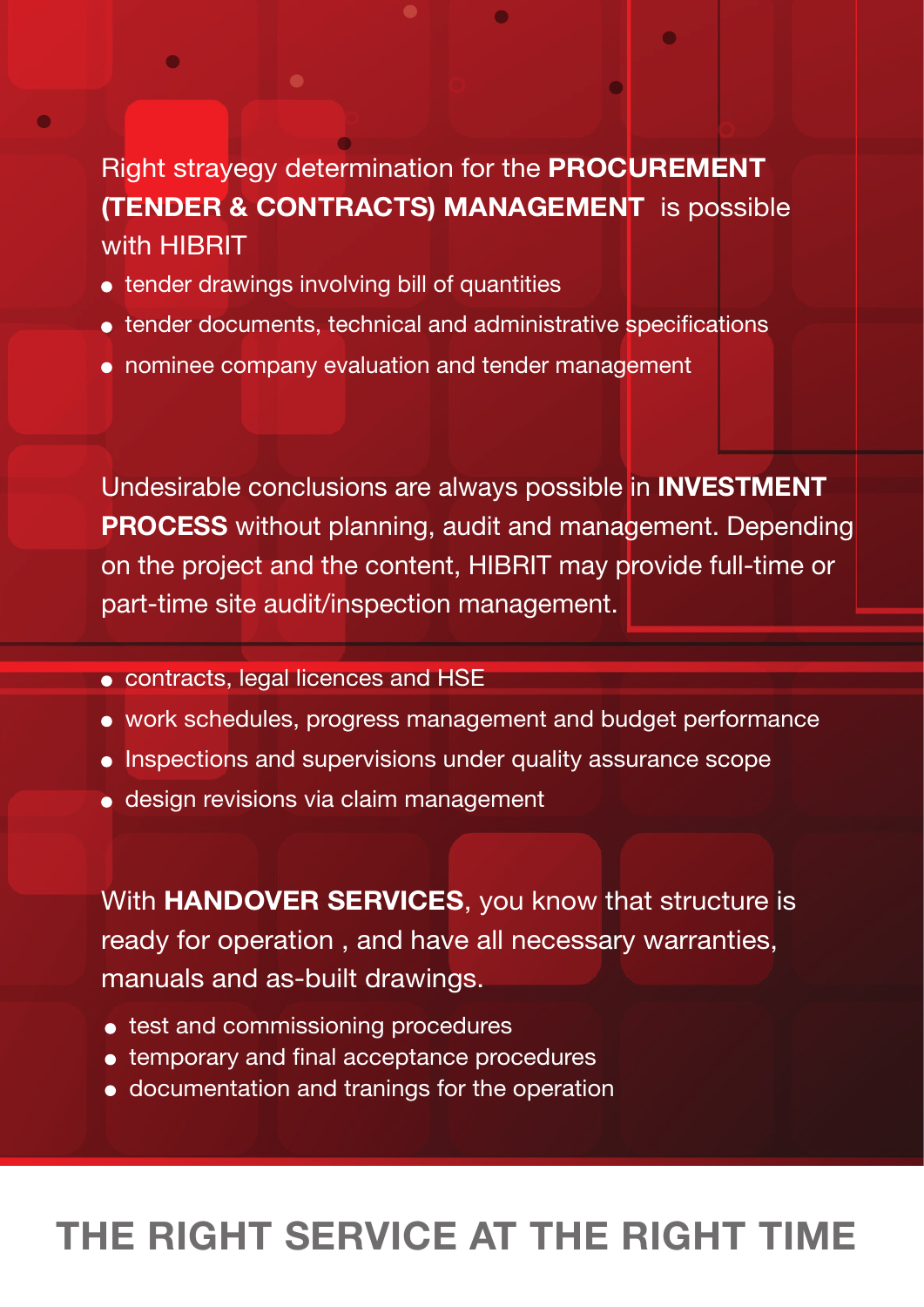# STRUCTURES WITH HIBRIT SIGNATURE AND **SOME OF THE REFERANCES**

BAYLAN AOSB Factory - ÇİĞLİ/İZMİR (construction area  $37.940 \text{ m}^2$ , all application projects)

TEZOL PAPER MILL FACTORY - TARSUS/MERSIN (construction area 15.600  $\text{m}^2$ , all application projects)

TYH TEXTILE Factory - AKHİSAR OSB / MANİSA (construction area 13.780  $\text{m}^2$ , all application projects)

SERRA SÜNGER PANCAR OSB - TORBALI / İZMİR (construction area  $6.600 \text{ m}^2$ , all application projects)

SF TEXTILE ESBAŞ PLANT - İZMİR (construction area  $7.450$  m<sup>2</sup>, all application projects)

EGEDEMİR PLANT BUILDINGS, ALOSBİ - ALİAĞA / İZMİR (construction area 5.570  $m^2$  , all application projects)

ENDO ENDÜSTRİYEL, AOSB - ÇİĞLİ / İZMİR ((construction area 3.700  $\text{m}^2$  , all application projects)

MEKİK CARPETS, BEGOS - BUCA / İZMİR (construction area 5.000  $\text{m}^2$ , all application projects)

CEMDAĞ ILLUMINATING PRODUCTION PLANTS – ALİAĞA & AKHİSAR (construction area : 10.400  $\text{m}^2$  , all application projects)

KILIÇLAR IRON AND ALUMINIUM PRODUCTION PLANT - ALİAĞA / İZMİR (construction area 2.100  $\text{m}^2$  , all application projects)

HÜRRİYET INDUSTRIAL CENTER - AKHİSAR / MANİSA (construction area 6.000  $\text{m}^2$  , all application projects)

İŞ-GEM CENTER - VAN (construction area 1.800  $m^2$  , architectural, concrete ve prefabrication design)

GÜRALLAR LAV GLASS PRODUCTION PLANT - KÜTAHYA (construction area 26.000 m<sup>2</sup>, reinf.concrete, prefabrication ve steel designs)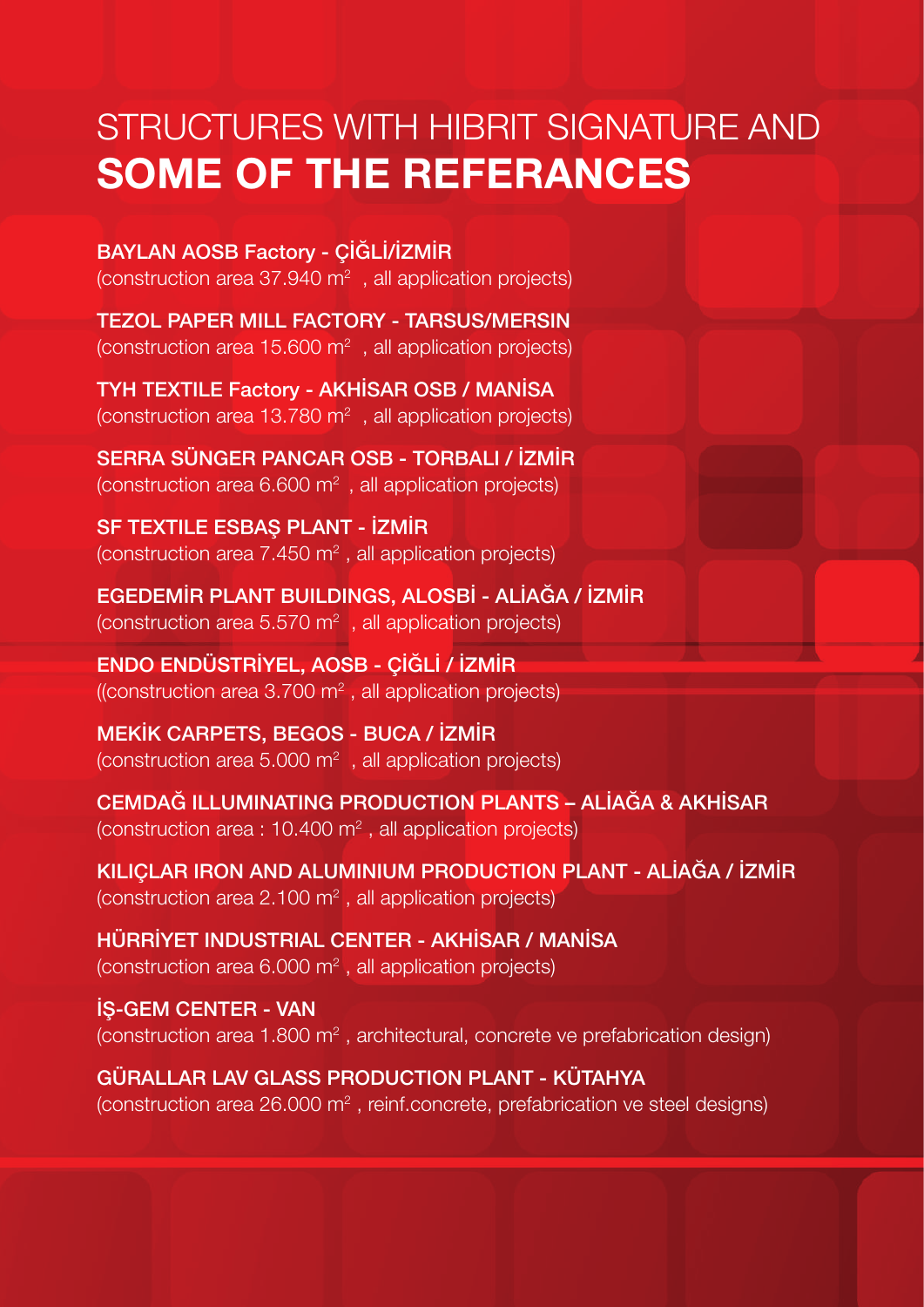DOKUZ EYLÜL UNIVERSITY NURSING FACULTY - İZMİR (construction area 5.700  $m<sup>2</sup>$ , architectural ve reinf.concrete designs)

JTI TOBACCO EXTENTION - TORBALI / İZMİR (construction area 5.000  $m^2$ , architectural ve reinf.concrete designs)

SOLU-FERT İZBAŞ KNO3 BUILDING - İZMİR (construction area  $3.400 \text{ m}^2$ , architectural, reinf.concrete ve steel design)

İZBETON BERGAMA AND BAYINDIR FACTORIES - İZMİR (construction area 3.800 m<sup>2</sup>, architectural, prefabrication ve reinf.concrete design)

BALIKESİR OSB TREATMENT PLANT - BALIKESİR (5.000+5.000 m3 /day capacity , architectural ve reinf.concrete design)

AFYON MUNICIPALITY MULTILAYERED BAZAAR BUILDING - AFYON (construction area 15.300  $m^2$ , architectural, reinf.concrete ve prefabrication design)

MAPEX PLANT BUILDING, ESBAŞ - GAZİEMİR / İZMİR (construction area 4.195  $m^2$ , architectural ve reinf.concrete designs)

AKUAKİM VACCINE PRODUCTION PLANT - İTOB MENDERES / İZMİR (construction area 2.000  $m^2$  , architectural ve reinf.concrete designs)

#### KGM 11.REGION SNOW AND SNOWSLIDE TUNNELS - VAN

MIDTOWN SHOPPING CENTER - BODRUM / MUĞLA (construction area 57.000  $m^2$ , reinf.concrete and prefabrication design)

YAYLADAĞ SHOPPING MALL - BALIKESİR (construction area 8.400 m<sup>2</sup>, reinf.concrete designs)

SYNGENTA AGRICULTURE PLANT – MURADİYE / MANİSA (construction area : 5700 m<sup>2</sup>, reinf.concrete, prefabrication ve steel designs)

ÇUKUROVA GROUP SELKASAN PAPER MILL PLANT/POWER PLANT BUILDING (construction area 1.250  $m^2$  , steel ve reinf.concrete designs)

#### TÜRK HENKEL PRODUCTION PLANT - ANKARA

(construction area 13.000  $m^2$ , reinf.concrete ve prefabrication designs) (evaluation of the earthquake resistance capacity of the existing plant and necessity of reinforcement)

DÖNMEZ DEBRİYAJ BAĞYURDU OSB PLANT - İZMİR

(construction area  $11.500$  m<sup>2</sup>, reinf.concrete ve steel design)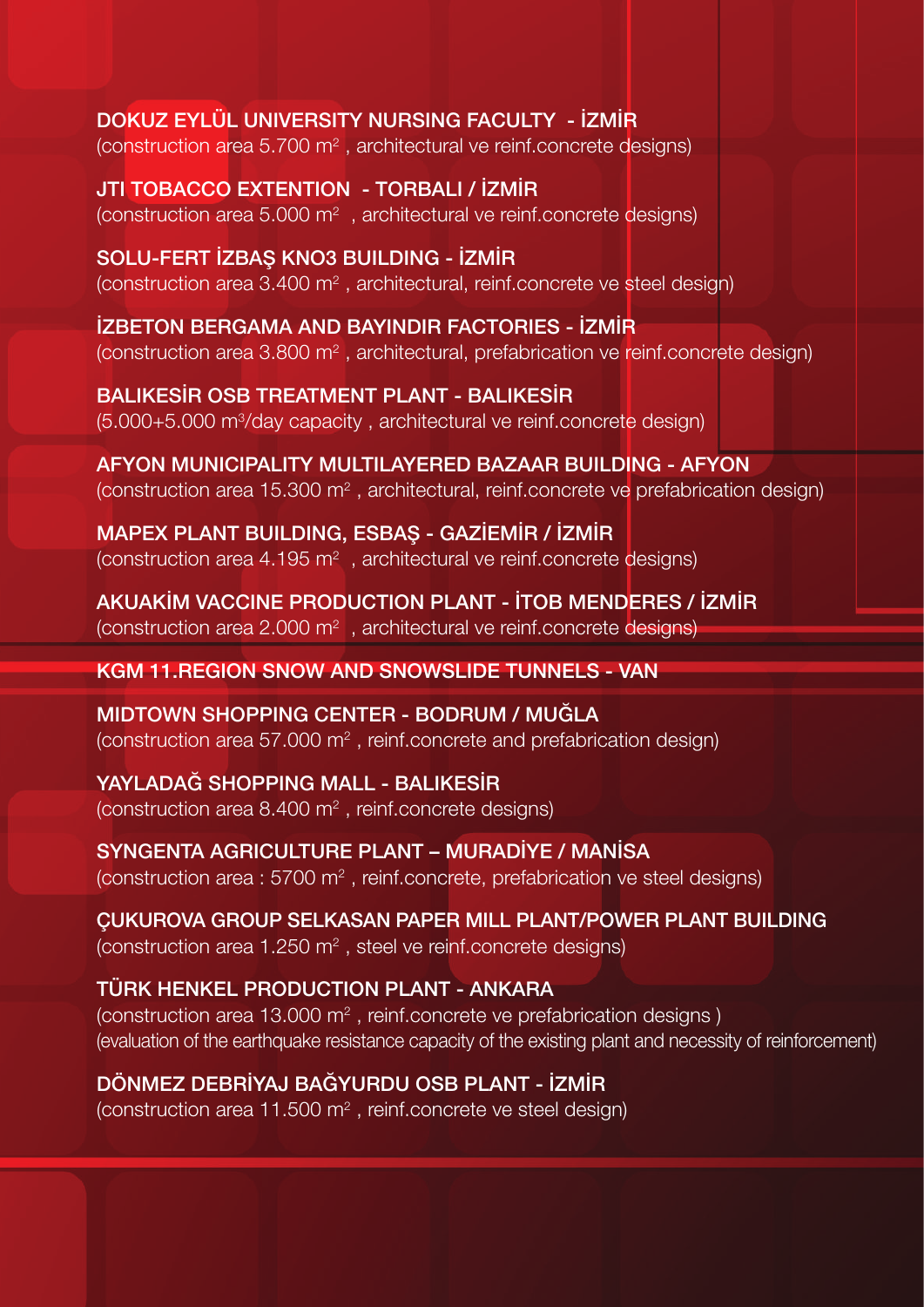#### MEKTEBİM COLLEGE -AFYON

(construction area 8.500 m<sup>2</sup>, reinf.concrete designs)

DOKUZ EYLÜL UNIVERSITY FACULTY OF LAW - İZMİR (construction area 25.200 m<sup>2</sup>, reinf.concrete designs)

AJARA TEXTILE Factory - POTİ / GEORGIA (construction area 15.000  $m^2$  , reinf.concrete ve prefabrication designs)

EGE NITRO - SİLO DESTRUCTION CALCULATIONS - SÜLEYMANİYE / IRAQ

MİGROS HYPERMARKET ABDULKAHAR ERARSLAN - VAN (construction area 3.500  $m^2$  , reinf.concrete ve prefabrication designs)

TESCO KİPA MUĞLA, POLATLI, YALIKAVAK SHOPPING MALLS (construction area : 12.700 m<sup>2</sup>, reinf.concrete, prefabrication ve steel designs)

SİVAS SPORTS ARENA - SİVAS (capacity with 25.000 , reinf.concrete ve prefabrication design)

MEHMET AKİF ERSOY UNIVERSITY SPORTS ARENA - BURDUR (capacity with 13.800 , reinf.concrete design)

TURGUTLU BELEDİYESİ ŞEHİR STADYUMU - TURGUTLU / MANİSA (construction area 6.600  $m^2$  , reinf.concrete ve steel design)

COCA-COLA ERBİL BOTTLING PLANT - ERBİL / IRAQ (construction area 12.000  $m^2$  , reinf.concrete ve prefabrication design)

SOCAR STAR ARP FIRST AID BUILDING - ALİAĞA / İZMİR (construction area 520 m<sup>2</sup>, reinf.concrete design)

TETUSA OASIS AQUAPARK - ÇEŞME / İZMİR

ÇAĞDAŞ AQUPARK & GOCART - VAN (construction area 3.100  $m^2$  , reinf.concrete ve prefabrication design)

AL-TAIF HOSPITAL PREFABRICATED FACADE PROJECT - SUUDİ ARABİSTAN (designed total facade area 70.000 m<sup>2</sup>)

MAZIDAĞI FERTILIZER STORAGE PLANT - MARDİN (construction area 14.900 m<sup>2</sup>, reinf.concrete ve prefabrication design)

SPCX SOUTH CAUCASUS PIPELINE EXPANSION PROJECT - TİFLİS / GEORGIA (construction area 2.600  $m^2$  , reinf.concrete design)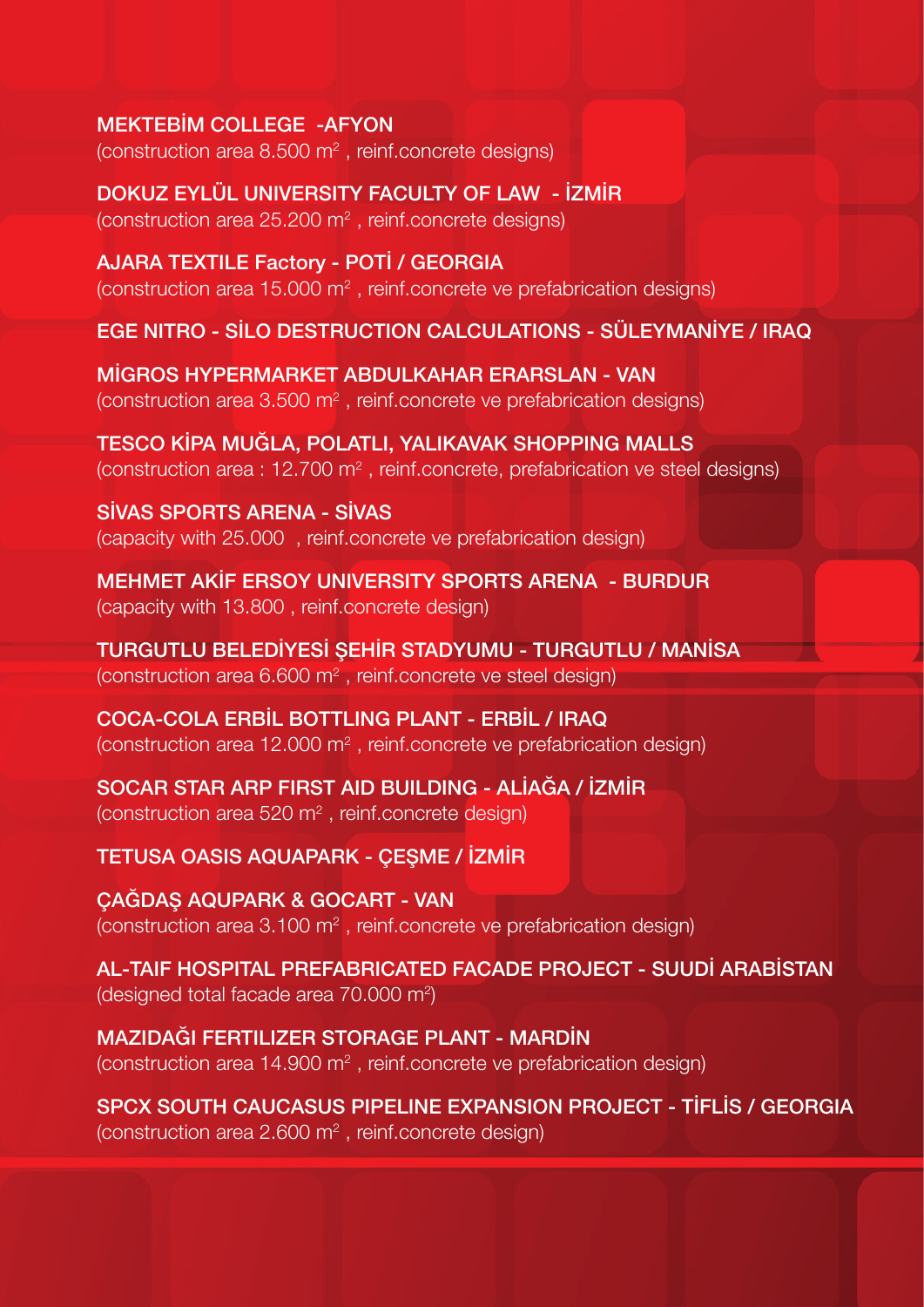LA LORRAINE MOSB PRODUCTION PLANT - MANİSA (construction area 10.500 m<sup>2</sup>, reinf.concrete, prefabrication ve steel design)

ULAAN-BAATAR SOUTHWEST TREATMENT PLANT - MOĞOLİSTAN (water treatment plant, reinf.concrete design)

AĞIR HADDECİLİK (ROLLING MILL) DİLOVASI EXTENTION - KOCAELİ (construction area 3.840 m<sup>2</sup> , reinf.concrete design)

SOUTH CAUCASIAN PIPELINE METAL LTD POTI TERMINAL - POTI / GÜRCİSTAN (construction area 4.300  $m^2$  , reinf.concrete ve prefabrication design)

IZMIR SUBWAY POLİGON SUBSTATION - İZMİR (construction area  $750 \text{ m}^2$ , reinf.concrete design)

EGEDEMİR PLANT BUILDINGS, ALOSBİ - ALİAĞA / İZMİR (construction area 5.570 m<sup>2</sup>, architectural ve reinf.concrete designs)

İNCİ BATTERY PRODUCTION PLANT – MANİSA O.S.B. (construction area 10.000 m<sup>2</sup>, reinf.concrete ve prefabrication designs)

KÜTAŞ MOSB PRODUCTION PLANT - MANİSA (construction area 14.530 m<sup>2</sup>, steel ve reinf.concrete designs)

BOSCH AIRCONDITIONING MOSB PLANT - MANİSA (construction area 14.500 m<sup>2</sup>, steel ve reinf.concrete designs)

TURKISH NAVAL FORCE FOÇA ADMIRALTY , PILED PORTS AND PIERS DESIGN

KEMALPAŞA MUNICIPALITY MULTILAYERED BAZAAR BUILDING (construction area 21.700  $m^2$  , reinf.concrete designs)

PREFABRICATED CONCRETE COMPANY REFERENCES

AFA , AKAT , ALFA , AYBETON , BATI , BETONYAPI , BETOYA , ÇALLIOĞLU , DERE , DOĞU KARADENİZ , ER , GÜRBAĞ , İL-SA , NİĞBAŞ , SPC , YARDIMCI , YENİ